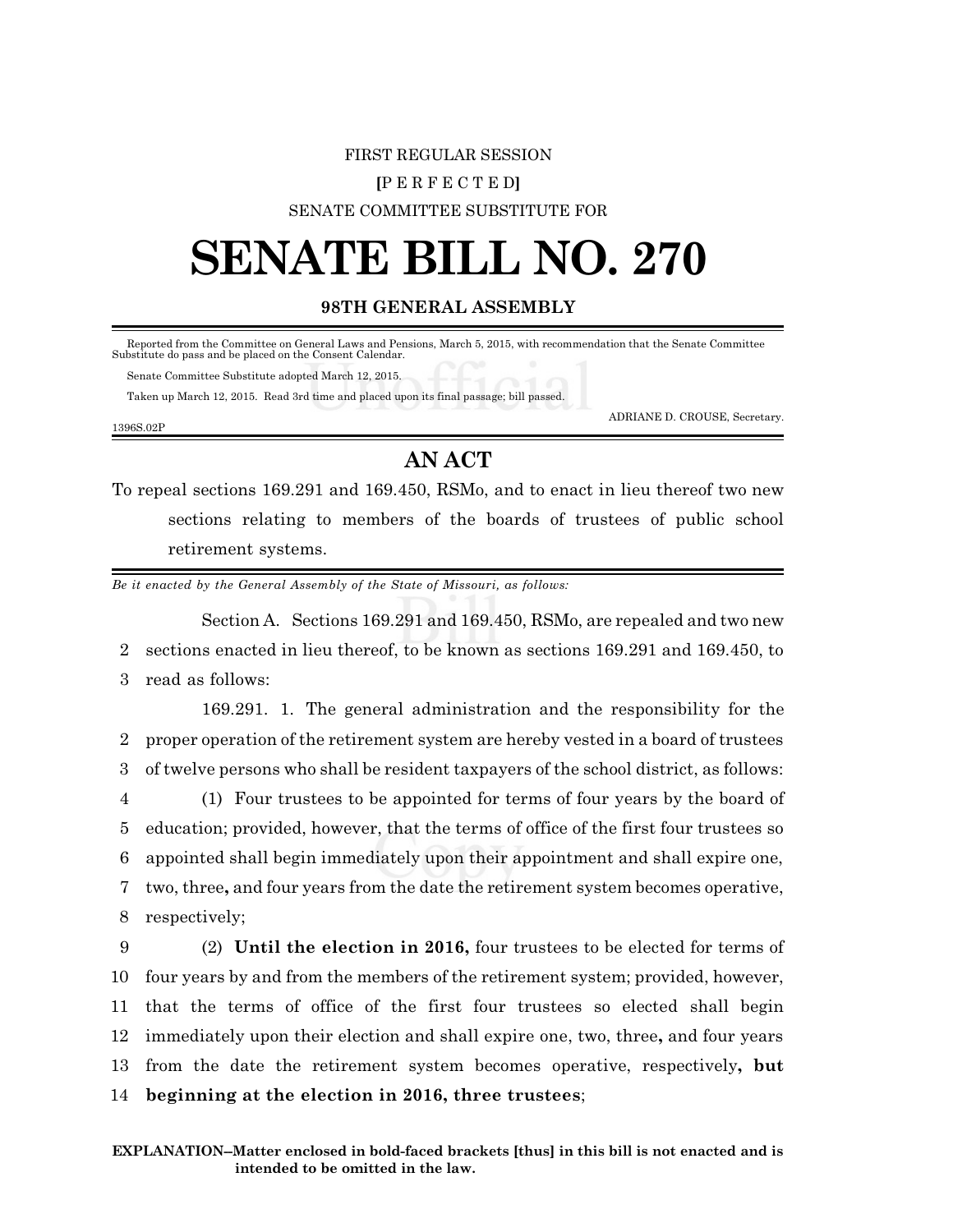(3) **Beginning at the election in 2016, one trustee shall be a person employed as a teacher or administrator at a charter school, as "charter school" is defined in section 169.270, elected for a term of four years by and from the members of the retirement system;**

 **(4)** The ninth trustee shall be the superintendent of schools of the school district;

 **[**(4)**] (5)** The tenth trustee shall be one retirant of the retirement system elected for a term of four years beginning the first day of January immediately following August 13, 1986, by the retirants of the retirement system;

 **[**(5)**] (6)** The eleventh trustee shall be appointed for a term of four years beginning the first day of January immediately following August 13, 1990, by the board of trustees described in subdivision (3) of section 182.701;

 **[**(6)**] (7)** The twelfth trustee shall be a retirant of the retirement system elected for a term of four years beginning the first day of January immediately following August 28, 1992, by the retirants of the retirement system.

 2. If a vacancy occurs in the office of a trustee, the vacancy shall be filled for the unexpired term in the same manner as the office was previously filled, except that the board of trustees may appoint a qualified person to fill the vacancy in the office of an elected member until the next regular election at which time a member shall be elected for the unexpired term. No vacancy or vacancies on the board of trustees shall impair the power of the remaining trustees to administer the retirement system pending the filling of such vacancy or vacancies.

 3. In the event of a lapse of the school district's corporate organization as described in subsections 1 and 4 of section 162.081, the general administration and responsibility for the proper operation of the retirement system shall continue to be vested in a twelve-person board of trustees, all of whom shall be resident taxpayers of a city, other than a city not within a county, of four hundred thousand or more. In such event, if vacancies occur in the offices of the four trustees appointed, prior to the lapse, by the board of education, or in the offices of the four trustees elected, prior to the lapse, by the members of the retirement system, or in the office of trustee held, prior to the lapse, by the superintendent of schools in the school district, as provided in subdivisions (1), (2) and (3) of subsection 1 of this section, the board of trustees shall appoint a qualified person to fill each vacancy and subsequent vacancies in the office of trustee for terms of up to four years, as determined by the board of trustees.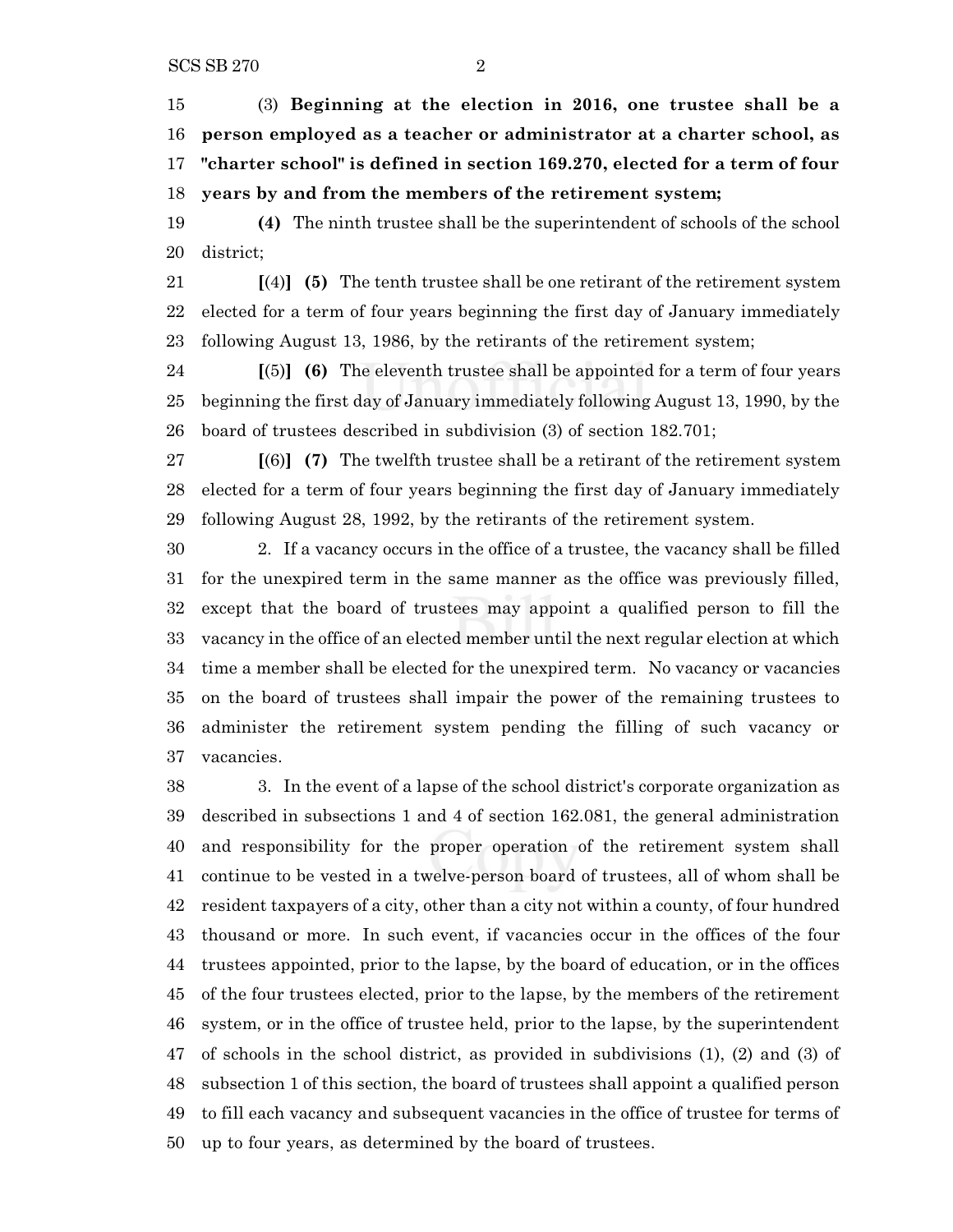4. Each trustee shall, before assuming the duties of a trustee, take the oath of office before the court of the judicial circuit or one of the courts of the judicial circuit in which the school district is located that so far as it devolves upon the trustee, such trustee shall diligently and honestly administer the affairs of the board of trustees and that the trustee will not knowingly violate or willingly permit to be violated any of the provisions of the law applicable to the retirement system. Such oath shall be subscribed to by the trustee making it and filed in the office of the clerk of the circuit court.

 5. Each trustee shall be entitled to one vote in the board of trustees. Seven trustees shall constitute a quorum at any meeting of the board of trustees. At any meeting of the board of trustees where a quorum is present, the vote of at least seven of the trustees in support of a motion, resolution or other matter is necessary to be the decision of the board; provided, however, that in the event of a lapse in the school district's corporate organization as described in subsections 1 and 4 of section 162.081, a majority of the trustees then in office shall constitute a quorum at any meeting of the board of trustees, and the vote of a majority of the trustees then in office in support of a motion, resolution or other matter shall be necessary to be the decision of the board.

 6. The board of trustees shall have exclusive original jurisdiction in all matters relating to or affecting the funds herein provided for, including, in addition to all other matters, all claims for benefits or refunds, and its action, decision or determination in any matter shall be reviewable in accordance with chapter 536 or chapter 621. Subject to the limitations of sections 169.270 to 169.400, the board of trustees shall, from time to time, establish rules and regulations for the administration of funds of the retirement system, for the transaction of its business, and for the limitation of the time within which claims may be filed.

 7. The trustees shall serve without compensation. The board of trustees shall elect from its membership a chairman and a vice chairman. The board of trustees shall appoint an executive director who shall serve as the administrative officer of the retirement system and as secretary to the board of trustees. It shall employ one or more persons, firms or corporations experienced in the investment of moneys to serve as investment counsel to the board of trustees. The compensation of all persons engaged by the board of trustees and all other expenses of the board necessary for the operation of the retirement system shall be paid at such rates and in such amounts as the board of trustees shall approve,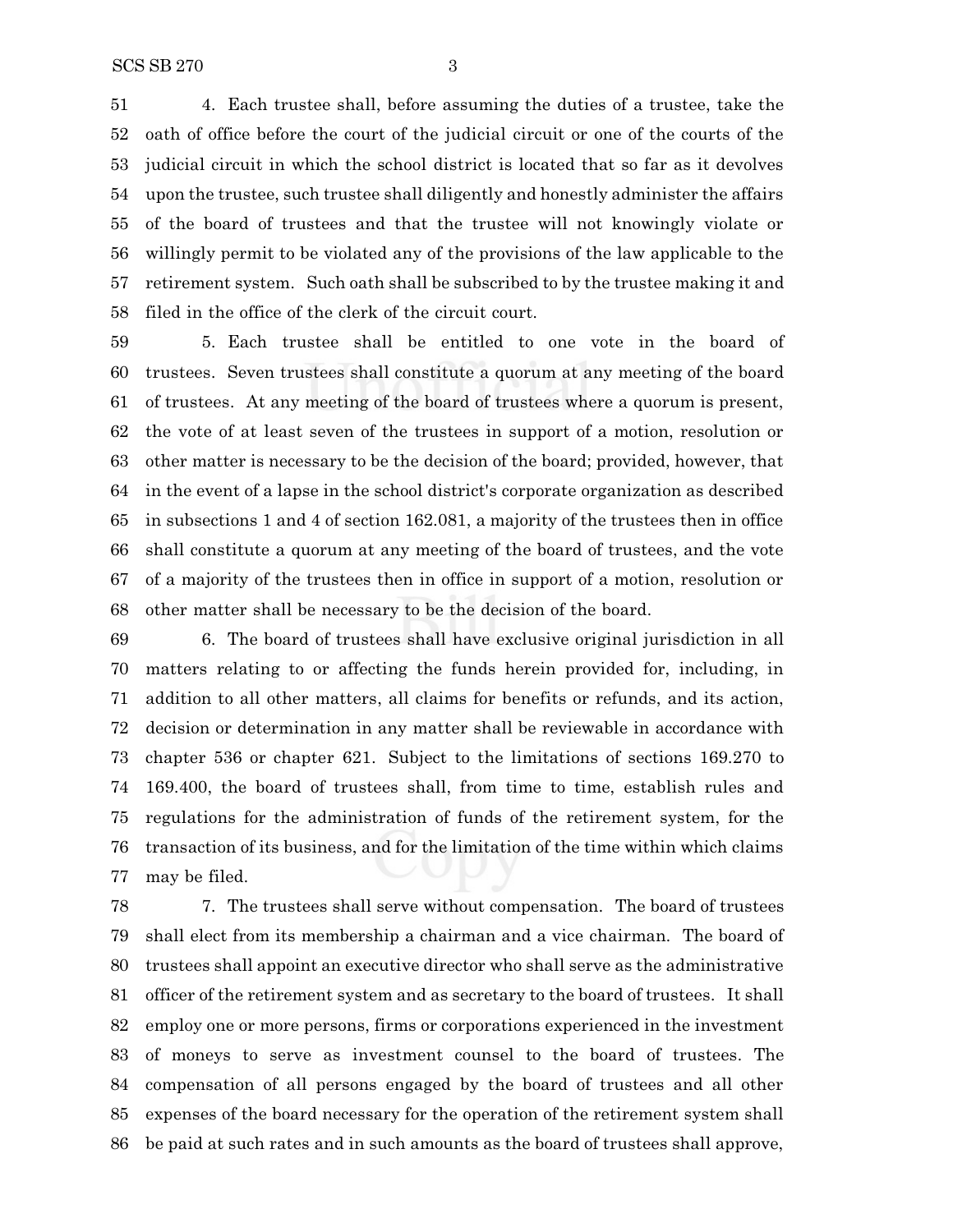and shall be paid from the investment income.

 8. The board of trustees shall keep in convenient form such data as shall be necessary for actuarial valuations of the various funds of the retirement system and for checking the experience of the system.

 9. The board of trustees shall keep a record of all its proceedings which shall be open to public inspection. It shall prepare annually and furnish to the board of education and to each member of the retirement system who so requests a report showing the fiscal transactions of the retirement system for the preceding fiscal year, the amount of accumulated cash and securities of the system, and the last balance sheet showing the financial condition of the system by means of an actuarial valuation of the assets and liabilities of the retirement system.

 10. The board of trustees shall have, in its own name, power to sue and to be sued, to enter into contracts, to own property, real and personal, and to convey the same; but the members of such board of trustees shall not be personally liable for obligations or liabilities of the board of trustees or of the retirement system.

 11. The board of trustees shall arrange for necessary legal advice for the operation of the retirement system.

 12. The board of trustees shall designate a medical board to be composed of three or more physicians who shall not be eligible for membership in the system and who shall pass upon all medical examinations required under the provisions of sections 169.270 to 169.400, shall investigate all essential statements and certificates made by or on behalf of a member in connection with an application for disability retirement and shall report in writing to the board of trustees its conclusions and recommendations upon all matters referred to it. 13. The board of trustees shall designate an actuary who shall be the technical advisor of the board of trustees on matters regarding the operation of the retirement system and shall perform such other duties as are required in connection therewith. Such person shall be qualified as an actuary by membership as a Fellow of the Society of Actuaries or by similar objective standards.

 14. At least once in each five-year period the actuary shall make an investigation into the actuarial experience of the members, retirants and beneficiaries of the retirement system and, taking into account the results of such investigation, the board of trustees shall adopt for the retirement system such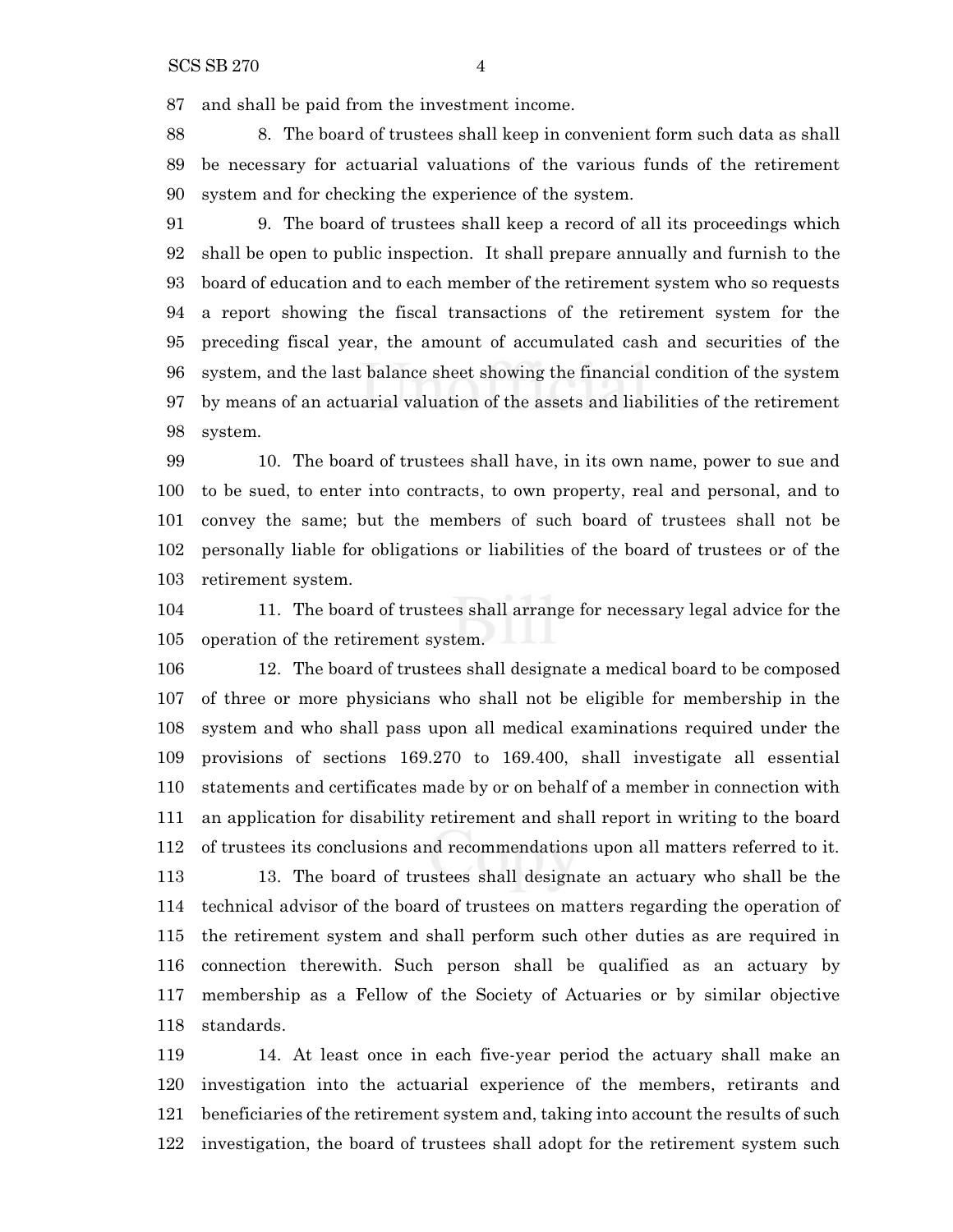actuarial assumptions as the board of trustees deems necessary for the financial soundness of the retirement system.

 15. On the basis of such actuarial assumptions as the board of trustees adopts, the actuary shall make annual valuations of the assets and liabilities of the funds of the retirement system.

 16. The rate of contribution payable by the employers shall equal one and ninety-nine one-hundredths percent, effective July 1, 1993; three and ninety-nine one-hundredths percent, effective July 1, 1995; five and ninety-nine one-hundredths percent, effective July 1, 1996; seven and one-half percent effective January 1, 1999, and for subsequent calendar years through 2013. For calendar year 2014 and each subsequent year, the rate of contribution payable by the employers for each year shall be determined by the actuary for the retirement system in the manner provided in subsection 4 of section 169.350 and shall be certified by the board of trustees to the employers at least six months prior to the date such rate is to be effective.

 17. In the event of a lapse of a school district's corporate organization as described in subsections 1 and 4 of section 162.081, no retirement system, nor any of the assets of any retirement system, shall be transferred to or merged with another retirement system without prior approval of such transfer or merge by the board of trustees of the retirement system.

169.450. 1. The general administration and responsibility for the proper operation of the retirement system and for making effective the provisions of sections 169.410 to 169.540 are hereby vested in a board of trustees of **[**eleven**] twelve** persons, as follows:

 (1) Four trustees to be appointed for terms of four years by the board of education; provided, however, that their terms shall be fixed so the terms of one of the trustees so appointed shall expire each year. The members of such board of trustees appointed by the board of education may be members of the board of education or other individuals deemed qualified to hold such positions by the board of education;

 (2) Four trustees to be elected for terms of four years by and from the active members of the retirement system who shall hold office as trustees only while active members; provided, however, that their terms shall be fixed so that the terms of one of the trustees so elected shall expire each year; and provided further, that not more than two of such persons shall be teachers and two shall be nonteachers. For the purposes of this subsection, a school administrator shall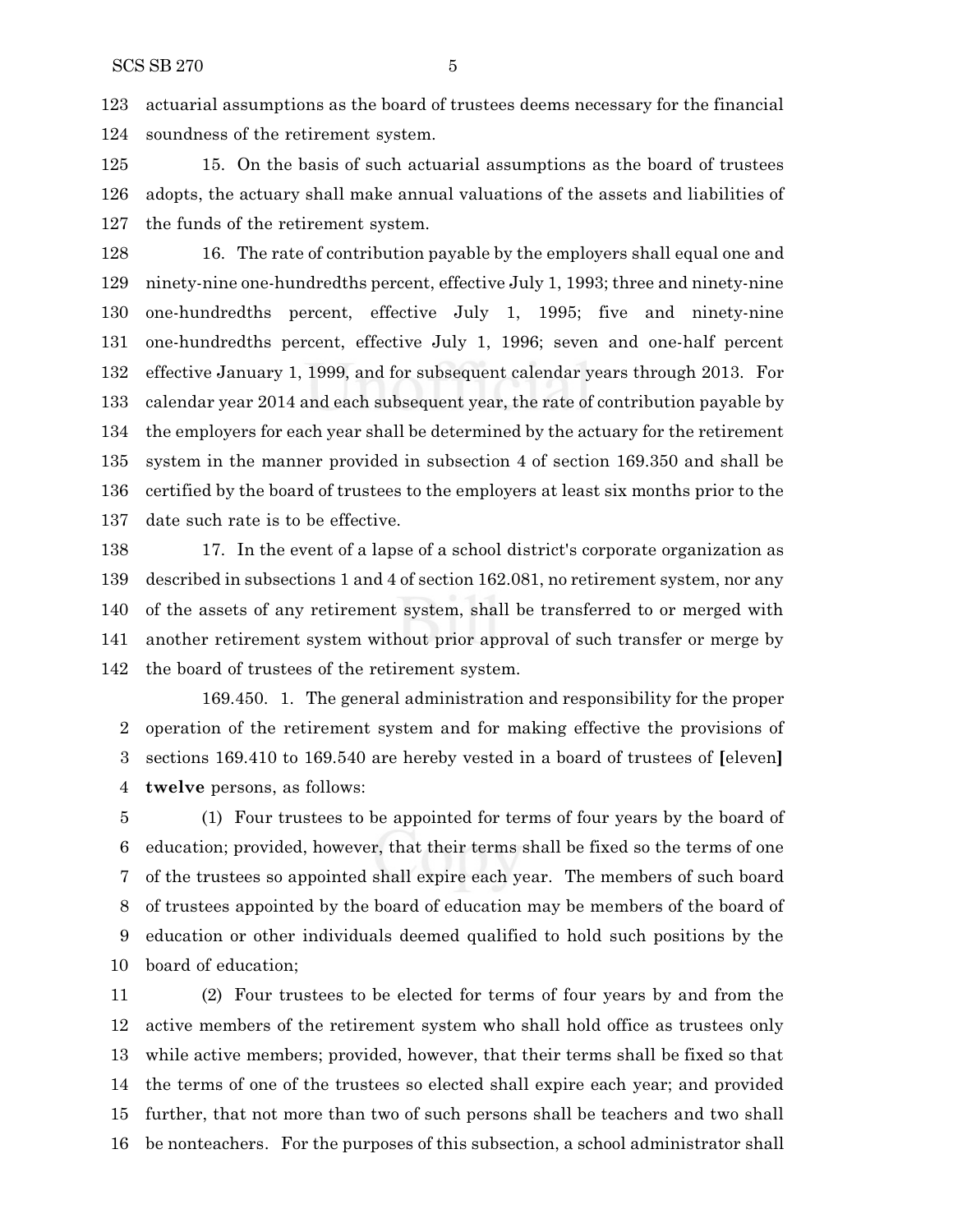$SCS SB 270$  6

 not be eligible for the positions established pursuant to this subdivision and shall be eligible for the position established pursuant to subdivision (4) of this subsection;

 (3) Two trustees, who shall be retired members, to be elected for terms of four years by and from the retired members of the retirement system; provided, however, that the terms of office of the first two trustees so elected shall begin immediately upon their election and shall expire two and four years from the date of their election, respectively; and provided further, that not more than one of such persons shall be a teacher and one shall be a nonteacher;

 (4) One member, who shall be a school administrator, to be elected for a term of four years by and from the active members of the retirement system who shall hold office as a trustee only while an active member; except that, the initial term of office of such trustee shall expire on December 31, 1999**;**

 **(5) One trustee shall be a person employed as a teacher or administrator at a charter school, as "charter school" is defined in section 169.410, to be elected for a term of four years by and from the members of the retirement system**.

 2. If a vacancy occurs in the office of trustee, the vacancy shall be filled for the unexpired term in the same manner as the office was previously filled. No vacancy or vacancies on the board of trustees shall impair the power of the remaining trustees to administer the retirement system pending the filling of such vacancies.

 3. In the event of a lapse of a school district's corporate organization as described in subsections 1 and 4 of section 162.081, or for any other reason, the general administration and the responsibility for the proper operation of the retirement system shall continue to be fully vested in the trustees then currently serving and such trustees shall continue to serve and be elected in the same manner as set forth in this statute as if no lapse had occurred, except that in the event of vacancies occurring in the office of trustees appointed by the board of education prior to the lapse, the board of trustees shall appoint a qualified person or persons to fill such vacancy or vacancies for terms of up to four years.

 4. Trustees shall serve without compensation, and any trustee shall be reimbursed from the expense fund for all necessary expenses which the trustee may incur through service on the board of trustees.

 5. Each trustee shall, within ten days after such trustee's appointment or election, take an oath of office before the clerk of the circuit court of the judicial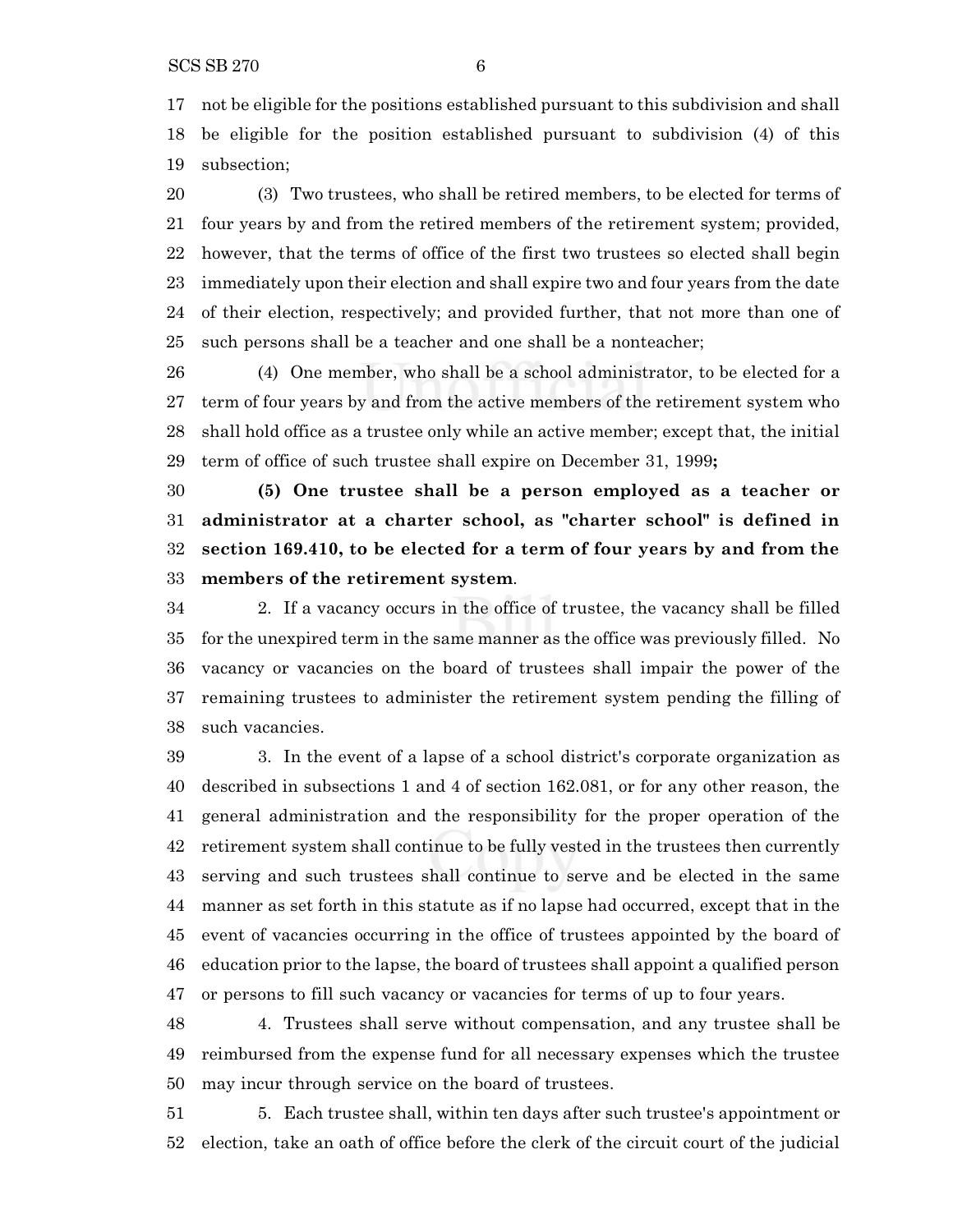#### SCS SB 270 7

 circuit in which the school district is located that, so far as it devolves upon the trustee, the trustee will diligently and honestly administer the affairs of the board of trustees and that the trustee will not knowingly violate or willingly permit to be violated any of the provisions of the law applicable to the retirement system. Such oath shall be subscribed to by the trustee making it and filed in the office of the clerk of the circuit court.

 6. The circuit court of the judicial circuit in which the school district is located shall have jurisdiction over the members of the board of trustees to require them to account for their official conduct in the management and disposition of the funds and property committed to their charge; to order, decree and compel payment by them to the public school retirement system of their school district of all sums of money, and of the value of all property which may have been improperly retained by them, or transferred to others, or which may have been lost or wasted by any violation of their duties or abuse of their powers as such members of such board; to remove any such member upon proof that the trustee has abused the trustee's trust or has violated the duties of the trustee's office; to restrain and prevent any alienation or disposition of property of such public school retirement system by the members, in cases where it may be threatened, or there is good reason to apprehend that it is intended to be made in fraud of the rights and interests of such public school retirement system. The jurisdiction conferred by sections 169.410 to 169.540 shall be exercised as in ordinary cases upon petition, filed by the board of education of such school district, or by any two members of the board of trustees. Such petition shall be heard in a summary manner after ten days' notice in writing to the member complained of, and an appeal shall lie from the judgment of the circuit court as in other causes and be speedily determined, but such appeal shall not operate under any condition as a supersedeas of a judgment of removal from office.

 7. Each trustee shall be entitled to one vote in the board of trustees. **[**Six**] Seven** votes shall be necessary for a decision by the trustees at any meeting of the board of trustees.

 8. Subject to the limitations of sections 169.410 to 169.540, the board of trustees shall, from time to time, establish rules and regulations for the administration of the retirement system, for eligibility for and determination of benefits under the retirement system, for the investment of retirement system assets, and for the transaction of the retirement system's business.

9. The board of trustees shall elect from its membership a chairman and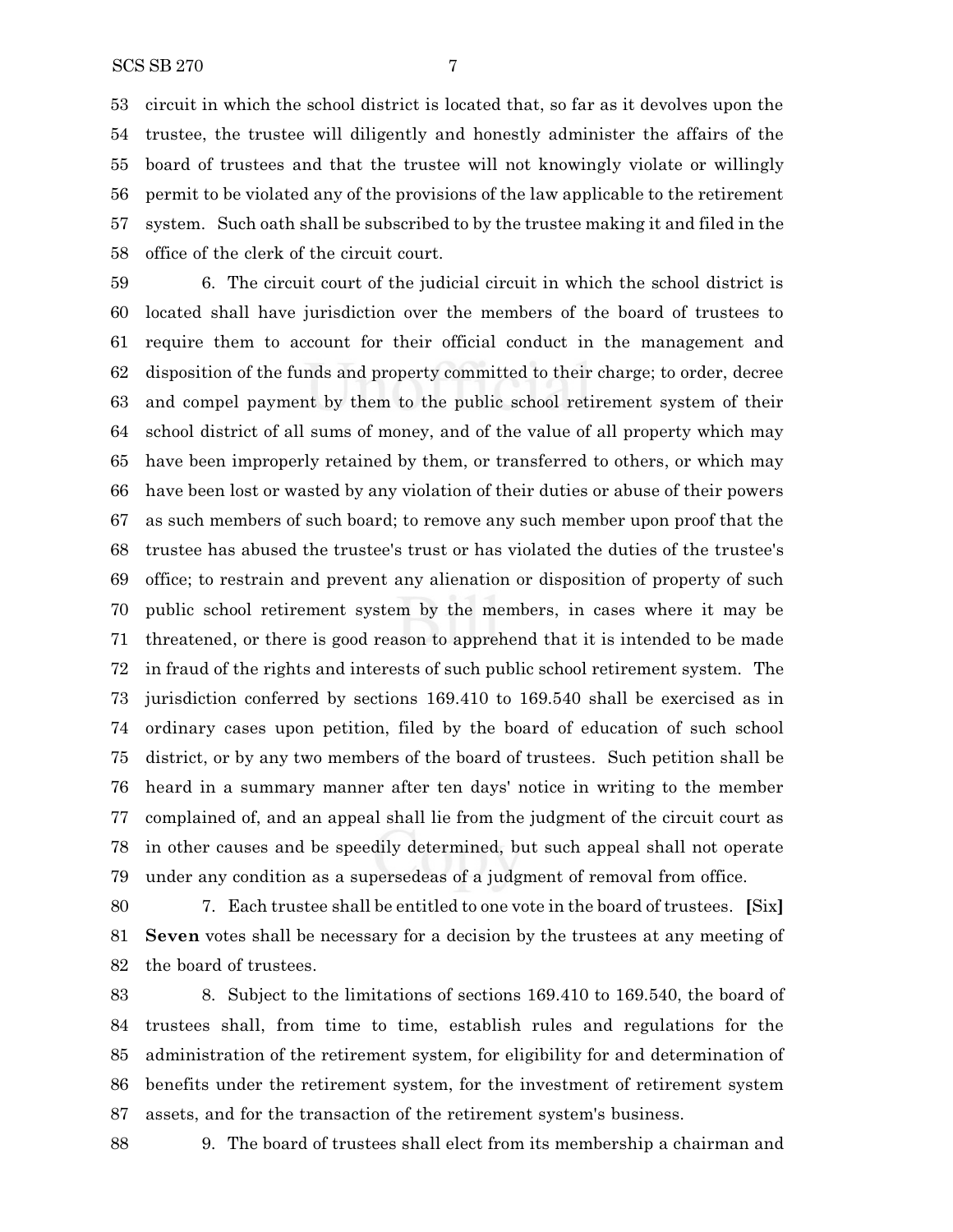shall, by majority vote of its members, appoint a secretary, who may be, but need not be, one of its members. It shall engage such actuarial and other services as shall be required to transact the business of the retirement system. It shall also engage an investment counselor who shall be experienced in the investment of moneys to advise the trustees on investments of the retirement system. The compensation of all persons engaged by the board of trustees and all other expenses of the board necessary for the operation of the retirement system shall be paid at such rates and in such amounts as the board of trustees shall approve.

 10. The board of trustees shall keep in convenient form such data as shall be necessary for actuarial valuations of the assets of the retirement system and for checking the experience of the system.

 11. The board of trustees shall keep a record of all its proceedings which shall be open to public inspection. It shall prepare annually and send to the board of education and to each member of the retirement system a report showing the fiscal transactions of the retirement system for the preceding fiscal year, a detailed listing of all salaries and expenditures incurred by the trustees for its operation, the amount of the accumulated cash and securities of the system, and the last balance sheet showing the financial condition of the system by means of an actuarial valuation of the assets and liabilities of the retirement system. The board of trustees shall also prepare or cause to be prepared an annual report concerning the operation of the retirement system herein provided for, which report shall be sent by the chairman of the board of trustees to the board of education.

 12. The board of trustees shall arrange for necessary legal advice for the operation of the retirement system.

 13. The board of trustees shall designate a medical board to be composed of three physicians, none of whom shall be eligible for benefits pursuant to sections 169.410 to 169.540, who shall arrange for and pass upon all medical examinations required pursuant to the provisions of sections 169.410 to 169.540, shall investigate all essential statements and certificates made by or on behalf of a member in connection with an application for disability retirement and shall report in writing to the board of trustees its conclusions and recommendations upon all matters referred to it.

 14. The actuary shall be the technical adviser of the board of trustees on matters regarding the operation of the system created by sections 169.410 to 169.540 and shall perform such other duties as are required in connection